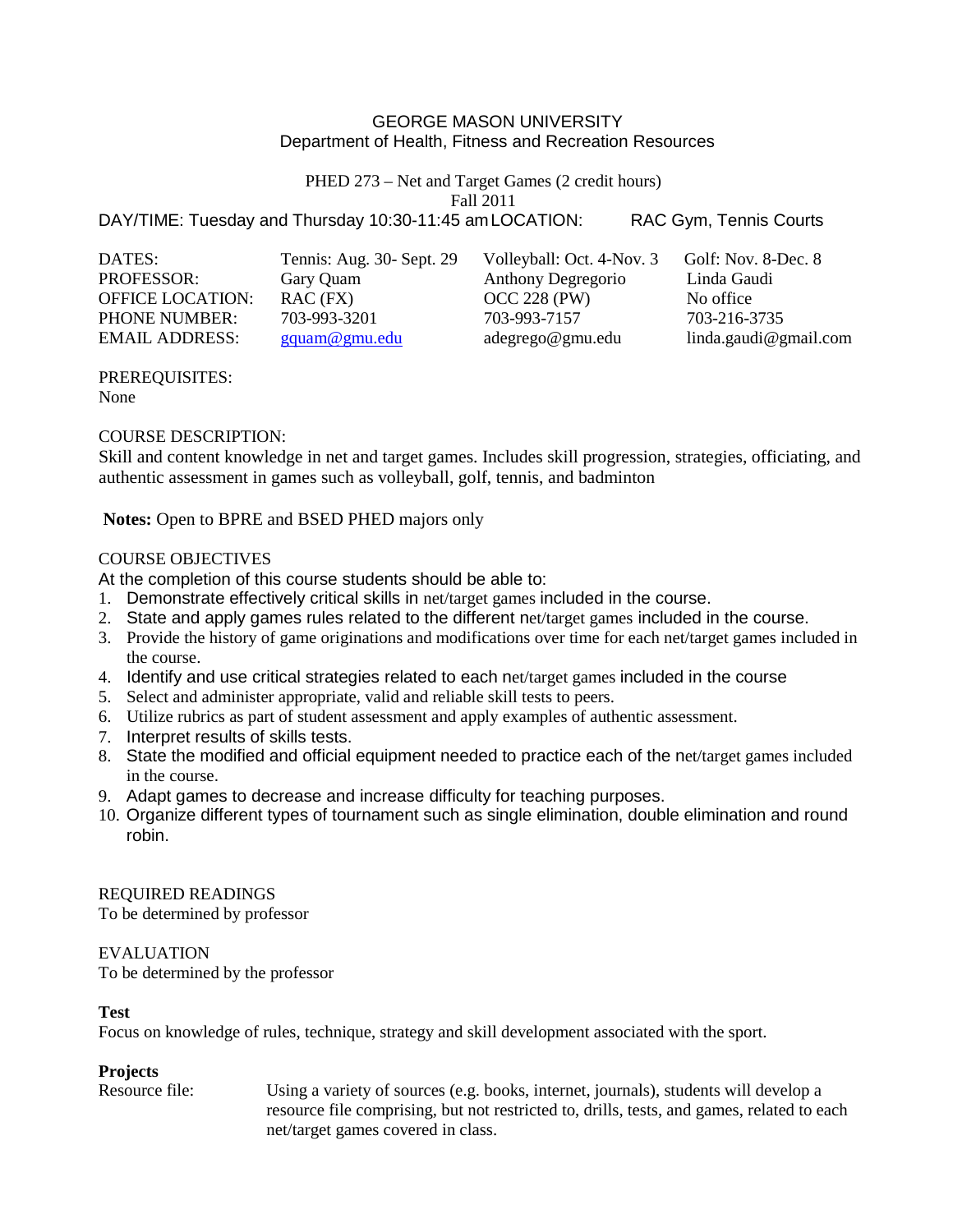| Students will create various types of draw to simulate a tennis, golf, and volleyball<br>tournament. |  |                                                                        |                            |  |  |
|------------------------------------------------------------------------------------------------------|--|------------------------------------------------------------------------|----------------------------|--|--|
|                                                                                                      |  |                                                                        |                            |  |  |
| Administration of skill tests on peers:                                                              |  | Students will find and administer basic skills tests covered in class. |                            |  |  |
|                                                                                                      |  | They will be in charge of set up, administration, compilation, and     |                            |  |  |
|                                                                                                      |  |                                                                        |                            |  |  |
| Evaluation of TC skills:                                                                             |  | Students will be evaluated by their peers on a minimum of two basic    |                            |  |  |
|                                                                                                      |  | skills for each net/target game covered in class.                      |                            |  |  |
|                                                                                                      |  |                                                                        |                            |  |  |
| $80 - 89 = B$                                                                                        |  | $60-69 = D$                                                            | $\leq 60 = F$              |  |  |
|                                                                                                      |  | $70-79 = C$                                                            | interpretation of results. |  |  |

## TENTATIVE COURSE OUTLINE

- 1. Tennis
	- a. History of game originations and modifications over time.
	- b. Official and developmentally appropriate equipment needed to play tennis.
	- c. Critical skills associated with tennis such as ground strokes, serve, volley.
	- d. Rules and etiquette.
	- e. Critical strategies used in single play and double play.
	- f. Drills and modified games used to developed skills and strategies.
	- g. Evaluation of skills using rubrics, authentic assessment, and already existing skill tests.
	- h. Interpretation of results.
	- i. Organization and administration of a double elimination tournament.
- 2. Golf
	- a. History of game originations and modifications over time.
	- b. Official and developmentally appropriate equipment needed to play golf.
	- c. Critical skills associated with golf such as driving, fairway woods, long irons, short irons, chipping, pitching, sand play and putting.
	- d. Rules and etiquette.
	- e. Different types of competition such as stroke play and match play.
	- f. Drills and modified games used to developed skills.
	- g. Evaluation of skills using rubrics, authentic assessment, and already existing skill tests.
	- h. Interpretation of results.
	- i. Organization and administration of a single elimination tournament (Match Play).
- 3. Volleyball
	- a. History of game originations and modifications over time.
	- b. Official and developmentally appropriate equipment needed to play volleyball.
	- c. Critical skills associated with volleyball such as forearm pass, set, block, spike, and serve.
	- d. Rules and etiquette.
	- e. Critical strategies used such as basic 4-2 formation and basic "W" defensive formation
	- . f. Drills and modified games used to developed skills and strategies.
	- g. Evaluation of skills using rubrics, authentic assessment, and already existing skill tests.
	- h. Interpretation of results.
	- i. Organization and administration of a round robin tournament.

# ATTENDANCE POLICY

Class participation will be a factor in grading. Absence, tardiness, or early departure will lower student's grades. Absence from exams is not excused.